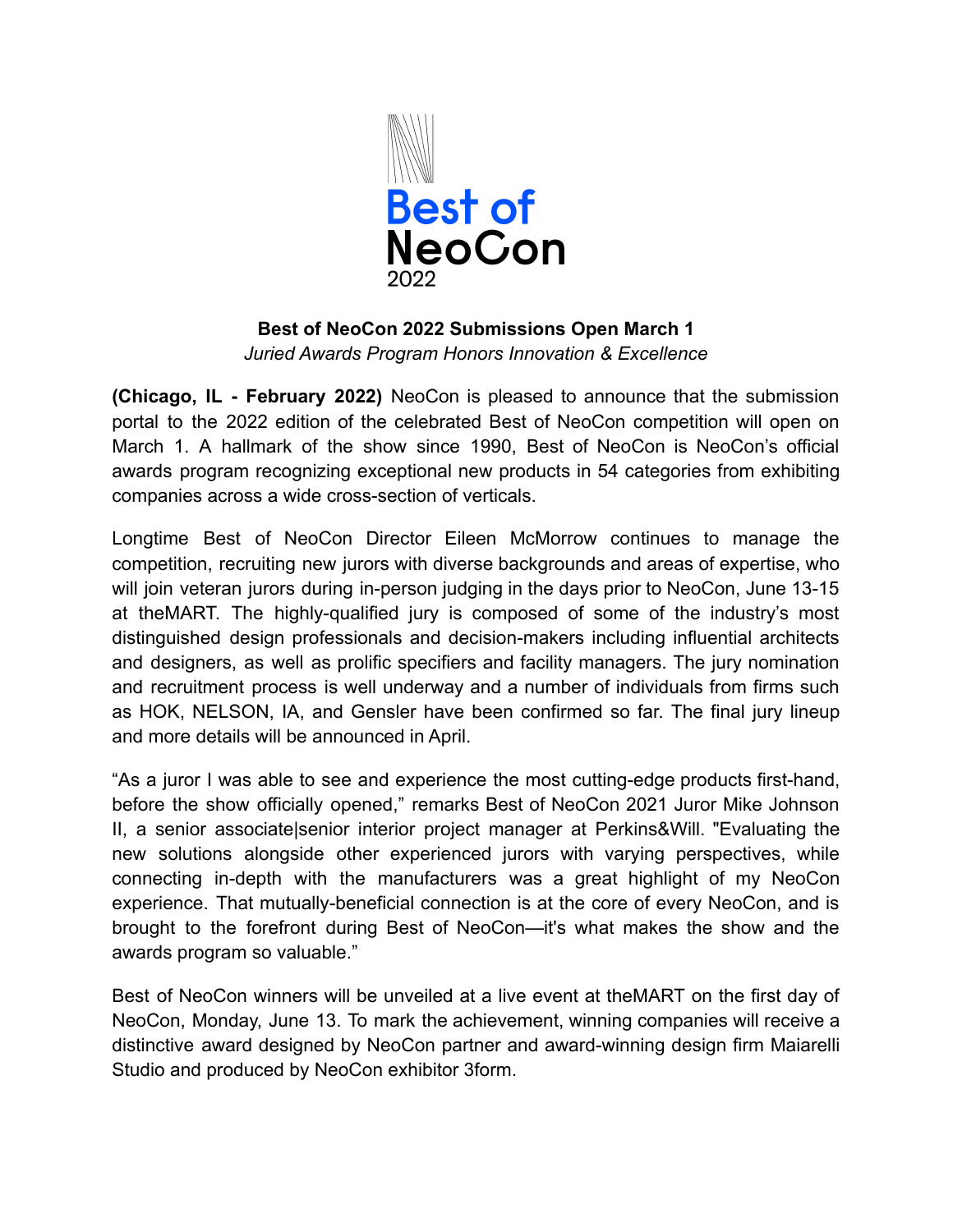Exhibitors can submit entries through the Best of [NeoCon](https://bestofneocon.secure-platform.com/a) online portal starting March 1, 2022. Any new products introduced to the U.S. market since June 1, 2021, that will be on display at NeoCon 2022, are eligible. Products that were entered in Best of NeoCon 2021 are not eligible. Submission deadlines and entry fees are as follows:

Early entry by April 14: \$700.00 Regular entry by May 5: \$800.00 Late entry by May  $19:$  \$900.00

More details on the program and entry process can be found at [www.neocon.com/programming/best-of-neocon](http://www.neocon.com/programming/best-of-neocon).

NeoCon will take place June 13-15. The show is open to trade, C-Suite executives, and other industry-related professionals at [www.neocon.com/register](http://www.neocon.com/register). Credentialed members of the media can register for press passes [here](https://xpressreg.net/register/neoc0622/attendee/lookup.asp?sh=PR). Interviews with NeoCon leadership, exhibitors, and speakers are available. To set up an interview, or for more information and images please email [alexandra@novitapr.com.](mailto:alexandra@novitapr.com) Additional details for attending NeoCon can be found at [www.neocon.com](http://www.neocon.com).

For showroom, exhibitor, and general NeoCon news, images, and real-time information follow NeoCon on: Facebook (@NeoConShows), Twitter (@NeoCon Shows), Instagram (@NeoCon\_Shows), and Linkedin (@NeoCon-Shows).

Media Contacts: Novità Communications

[Alexandra](mailto:alexandra@novitapr.com) Zwicky / Danielle [McWilliams](mailto:danielle@novitapr.com) / Nicole [Haddad](mailto:nic@novitapr.com) / Emma [Reuland](mailto:emma@novitapr.com) / [Katie](mailto:katiefosdick@novitapr.com) **[Fosdick](mailto:katiefosdick@novitapr.com)** 

# # #

**About NeoCon:** NeoCon is the world's leading platform and most important event for the commercial interiors industry, held each year at theMART in Chicago. Since launching in 1969, NeoCon has served as the annual gathering place for the commercial design world's manufacturers, dealers, architects, designers, end-users, design organizations and media. The three-day event showcases game-changing products and services from both leading companies and emerging talent—providing unparalleled access to the latest and most innovative solutions. A robust educational program of keynote presentations and CEU sessions offers world-class expertise and insight about today's most relevant topics as well as the future of commercial design[.](https://novitapr.us19.list-manage.com/track/click?u=f2437c341c2d477889d2e3931&id=009ec41c49&e=cda661e2e2) [www.neocon.com](http://www.neocon.com)

NeoCon® is a registered trademark of Merchandise Mart Properties Inc, a subsidiary of Vornado Realty Trust.